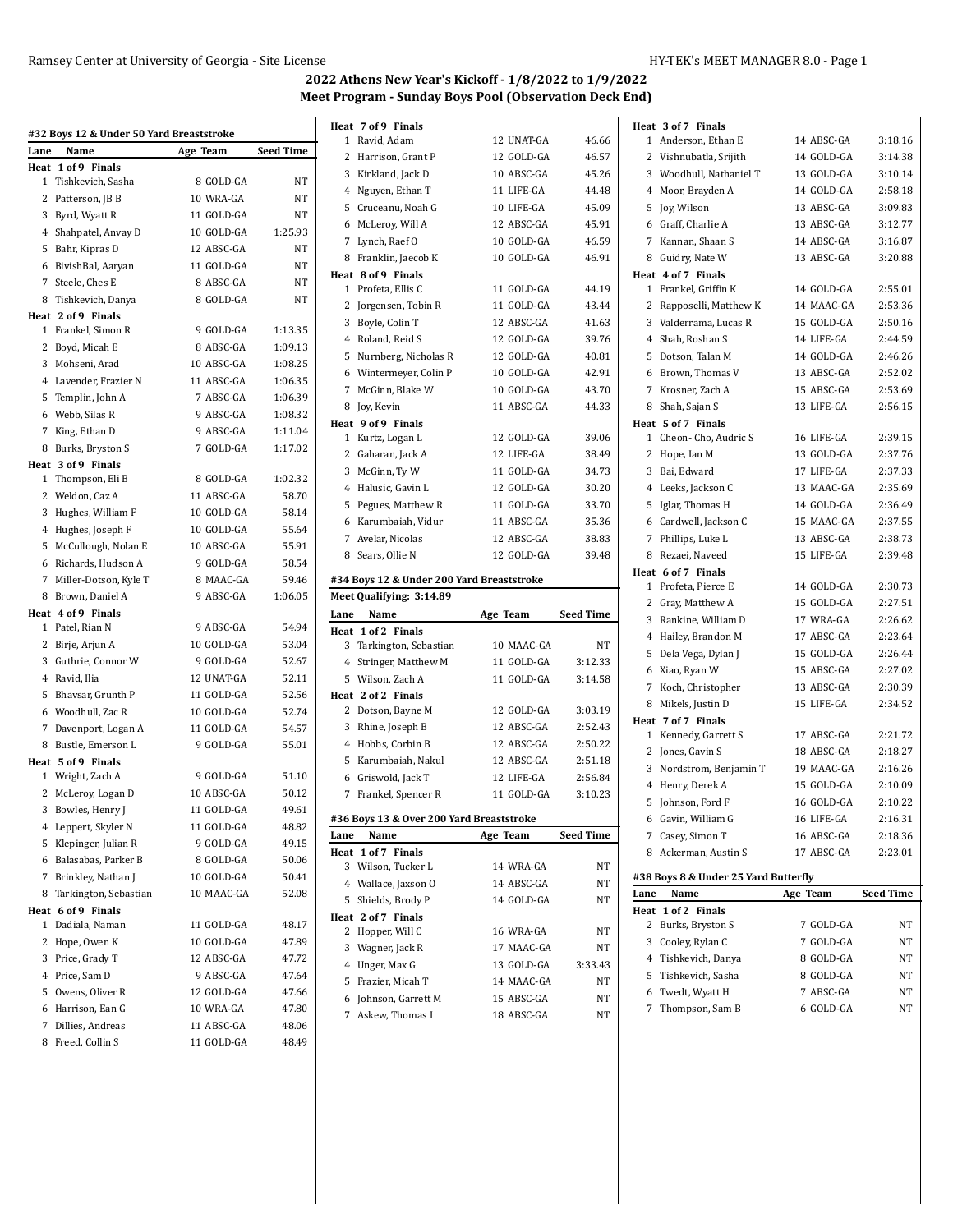#### Ramsey Center at University of Georgia - Site License HY-TEK's MEET MANAGER 8.0 - Page 2

# **2022 Athens New Year's Kickoff - 1/8/2022 to 1/9/2022 Meet Program - Sunday Boys Pool (Observation Deck End)**

|                                               |                          | Ņ                |
|-----------------------------------------------|--------------------------|------------------|
| Heat 2 (#38 Boys 8 & Under 25 Yard Butterfly) |                          |                  |
| Peters, Daniel M<br>1                         | 7 ABSC-GA                | 47.47            |
| 2<br>Steele, Wilder                           | 7 ABSC-GA                | 34.44            |
| 3<br>Miller-Dotson, Kyle T                    | 8 MAAC-GA                | 22.81            |
| 4 Boyd, Micah E                               | 8 ABSC-GA                | 20.10            |
| 5 Templin, John A                             | 7 ABSC-GA                | 21.78            |
| 6 Steele, Ches E                              | 8 ABSC-GA                | 30.50            |
| 7 Lee, Bennet F                               | 7 ABSC-GA                | 40.94            |
| 8 Thompson, Eli B                             | 8 GOLD-GA                | NT               |
| #40 Boys 12 & Under 100 Yard Butterfly        |                          |                  |
| Name<br>Lane                                  | Age Team                 | <b>Seed Time</b> |
| Heat 1 of 6 Finals                            |                          |                  |
| 3 Price, Sam D                                | 9 ABSC-GA                | NT               |
| 4 Criscuolo, Ryan J                           | 9 GOLD-GA                | NT               |
| Brown, Daniel A<br>5                          | 9 ABSC-GA                | NT               |
| Heat 2 of 6 Finals                            |                          |                  |
| 1 Birje, Arjun A                              | 10 GOLD-GA<br>10 WRA-GA  | NT               |
| 2 Harrison, Ean G                             |                          | NT               |
| 3 Joy, Kevin                                  | 11 ABSC-GA               | NT               |
| 4 Bowles, Henry J                             | 11 GOLD-GA               | NT               |
| 5<br>Pegues, Matthew R                        | 11 GOLD-GA               | NT               |
| 6 Freed, Collin S                             | 11 GOLD-GA               | NT               |
| 7 McLeroy, Logan D                            | 10 ABSC-GA               | NT               |
| Heat 3 of 6 Finals<br>1 Ravid, Adam           | 12 UNAT-GA               | NT               |
| 2 Woodhull, Zac R                             | 10 GOLD-GA               | 2:12.26          |
|                                               | 10 GOLD-GA               | 1:48.55          |
| 3 Brinkley, Nathan J                          | 9 GOLD-GA                | 1:43.57          |
| 4 Guthrie, Connor W                           |                          |                  |
| 5<br>Hobbs, Corbin B                          | 12 ABSC-GA               | 1:48.01          |
| Tarkington, Sebastian<br>6                    | 10 MAAC-GA<br>12 ABSC-GA | 1:59.93<br>NT    |
| 7 Price, Grady T<br>8<br>Ravid, Ilia          | 12 UNAT-GA               | NT               |
| Heat 4 of 6 Finals                            |                          |                  |
| 1 Sears, Ollie N                              | 12 GOLD-GA               | 1:36.08          |
| 2 Karumbaiah, Nakul                           | 12 ABSC-GA               | 1:32.72          |
| 3 Gamel, Owen B                               | 12 GOLD-GA               | 1:31.95          |
| 4<br>Kirkland, Jack D                         | 10 ABSC-GA               | 1:29.20          |
| 5<br>Jorgensen, Tobin R                       | 11 GOLD-GA               | 1:29.70          |
| 6 Owens, Oliver R                             | 12 GOLD-GA               | 1:32.17          |
| 7 Stringer, Matthew M                         | 11 GOLD-GA               | 1:33.57          |
| 8 Bustle, Emerson L                           | 9 GOLD-GA                | 1:41.59          |
| Heat 5 of 6 Finals                            |                          |                  |
| Wintermeyer, Colin P<br>1                     | 10 GOLD-GA               | 1:25.32          |
| 2<br>Dotson, Bayne M                          | 12 GOLD-GA               | 1:18.60          |
| 3 Avelar, Nicolas                             | 12 ABSC-GA               | 1:17.70          |
| 4 Gaharan, Jack A                             | 12 LIFE-GA               | 1:15.05          |
| 5 Nurnberg, Nicholas R                        | 12 GOLD-GA               | 1:17.36          |
| 6 Harrison, Grant P                           | 12 GOLD-GA               | 1:18.10          |
| 7 Lynch, Raef O                               | 10 GOLD-GA               | 1:22.18          |
| 8 Sauer, Will J                               | 12 MAAC-GA               | 1:26.05          |
| Heat 6 of 6 Finals                            |                          |                  |
| Sonambekar, Jay A<br>1                        | 12 GOLD-GA               | 1:14.15          |
| 2<br>Roland, Reid S                           | 12 GOLD-GA               | 1:08.08          |
| 3 Bahr, Kipras D                              | 12 ABSC-GA               | 1:06.44          |
| 4 Halusic, Gavin L                            | 12 GOLD-GA               | 55.96            |
| 5 Katz, Kohlston V                            | 12 GOLD-GA               | 1:05.61          |
| 6 McGinn, Ty W                                | 11 GOLD-GA               | 1:07.51          |
| 7 Rhine, Joseph B                             | 12 ABSC-GA               | 1:09.58          |
| 8 Karumbaiah, Vidur                           | 11 ABSC-GA               | 1:14.30          |
|                                               |                          |                  |

|              | #42 Boys 13 & Over 100 Yard Butterfly |            |                  |
|--------------|---------------------------------------|------------|------------------|
| Lane         | Name<br>1 of 9 Finals                 | Age Team   | <b>Seed Time</b> |
| Heat<br>3    | Spivey, Brayden C                     | 16 GOLD-GA | NT               |
| 4            | Shields, Brody P                      | 14 GOLD-GA | NT               |
| 5            | Hopper, Will C                        | 16 WRA-GA  | <b>NT</b>        |
|              | Heat 2 of 9 Finals                    |            |                  |
| $\mathbf{1}$ | Anderson, Ethan E                     | 14 ABSC-GA | 1:37.36          |
|              | 2 Walton, Kash D                      | 16 MAAC-GA | 1:23.88          |
|              | 3 Guidry, Nate W                      | 13 ABSC-GA | 1:22.21          |
|              | 4 Cardwell, Jackson C                 | 15 MAAC-GA | 1:14.22          |
|              | 5 Vishnubatla, Srijith                | 14 GOLD-GA | 1:17.74          |
|              | 6 Unger, Max G                        | 13 GOLD-GA | 1:23.16          |
| 7            | Joy, Wilson                           | 13 ABSC-GA | 1:24.80          |
|              | 8 Graff, Charlie A                    | 13 ABSC-GA | 1:39.07          |
|              | Heat 3 of 9 Finals                    |            |                  |
| 1            | Brown, Thomas V                       | 13 ABSC-GA | 1:12.97          |
|              | 2 Krosner, Zach A                     | 15 ABSC-GA | 1:09.50          |
|              | 3 Shah, Roshan S                      | 14 LIFE-GA | 1:09.28          |
|              | 4 Valderrama, Ethan K                 | 13 GOLD-GA | 1:08.44          |
| 5            | Rapposelli, Matthew K                 | 14 MAAC-GA | 1:08.69          |
|              | 6 Halbach, Crenshaw                   | 13 ABSC-GA | 1:09.42          |
|              | 7 Armel, Lyle O                       | 14 ABSC-GA | 1:09.83          |
|              | 8 Kannan, Shaan S                     | 14 ABSC-GA | 1:13.72          |
|              | Heat 4 of 9 Finals                    |            |                  |
| 1            | Meeks, Charlie D                      | 15 GOLD-GA | 1:08.05          |
|              | 2 Buyce, Sam P                        | 14 GOLD-GA | 1:06.70          |
| 3            | Choi, Brian                           | 13 LIFE-GA | 1:06.47          |
|              | 4 Jaramillo, Seb A                    | 13 GOLD-GA | 1:06.09          |
|              | 5 Frazier, Micah T                    | 14 MAAC-GA | 1:06.46          |
|              | 6 Maurice, Asher T                    | 13 LIFE-GA | 1:06.62          |
|              | 7 Leeks, Jackson C                    | 13 MAAC-GA | 1:07.61          |
|              | 8 Frankel, Griffin K                  | 14 GOLD-GA | 1:08.35          |
|              | Heat 5 of 9 Finals                    |            |                  |
|              | 1 Profeta, Pierce E                   | 14 GOLD-GA | 1:05.12          |
|              | 2 Byrd, Caleb G                       | 15 GOLD-GA | 1:04.33          |
| 3            | Wisehart, Carson E                    | 14 GOLD-GA | 1:03.24          |
|              | 4 Koch, Christopher                   | 13 ABSC-GA | 1:02.82          |
| 5            | Reber, Jake G                         | 14 GOLD-GA | 1:02.92          |
|              | 6 Wagner, Jack R                      | 17 MAAC-GA | 1:03.82          |
| 7            | Jin, Daniel D                         | 16 LIFE-GA | 1:04.97          |
|              | 8 Trotter, Torin N                    | 13 ABSC-GA | 1:05.25          |
|              | Heat 6 of 9 Finals                    |            |                  |
| 1            | Zerbenski, Matt G                     | 15 GOLD-GA | 1:01.79          |
| 2            | Shelton, Sam E                        | 17 WRA-GA  | 1:01.30          |
| 3            | Dela Vega, Dylan J                    | 15 GOLD-GA | 1:01.05          |
|              | 4 Lee, Jonathan                       | 16 LIFE-GA | 1:00.38          |
|              | 5 Gray, Matthew A                     | 15 GOLD-GA | 1:00.43          |
|              | 6 Gauntt, Charlie B                   | 16 GOLD-GA | 1:01.17          |
| 7            | Phillips, Luke L                      | 13 ABSC-GA | 1:01.40          |
| 8            | Rankine, William D                    | 17 WRA-GA  | 1:02.14          |
|              | Heat 7 of 9 Finals                    |            |                  |
| $\mathbf{1}$ | Goshko, Daniel A                      | 13 LIFE-GA | 1:00.12          |
| 2            | Ashley, Jacob S                       | 16 GOLD-GA | 59.69            |
| 3            | Johnson, Garrett M                    | 15 ABSC-GA | 58.44            |
|              | 4 Hailey, Brandon M                   | 17 ABSC-GA | 57.89            |
|              | 5 Wilson, Tucker L                    | 14 WRA-GA  | 58.25            |
|              | 6 Cushing, Daniel J                   | 15 GOLD-GA | 58.79            |
| 7            | Tessier, Tyler A                      | 16 GOLD-GA | 1:00.09          |
| 8            | Huey, Gavin J                         | 15 GOLD-GA | 1:00.32          |
|              |                                       |            |                  |

| Heat 8 of 9 Finals                              |            |                  |
|-------------------------------------------------|------------|------------------|
| 1 Henry, Derek A                                | 15 GOLD-GA | 57.21            |
| 2 Worsley, Mark E                               | 15 GOLD-GA | 56.46            |
| 3 Johnson, Ford F                               | 16 GOLD-GA | 55.26            |
| 4 Tsepas Bucciero, Keaton J                     | 17 MAAC-GA | 54.36            |
| Hines, Will K<br>5                              | 17 ABSC-GA | 54.36            |
| 6 Huang, Daniel                                 | 17 ABSC-GA | 55.73            |
| 7 Valderrama, Lucas R                           | 15 GOLD-GA | 56.76            |
| Bates, Eli R<br>8                               | 15 ABSC-GA | 57.24            |
| Heat 9 of 9 Finals                              |            |                  |
| 1 Brevard, Will E                               | 18 MAAC-GA | 54.23            |
| 2 Sayer, Nathan J                               | 15 GOLD-GA | 53.82            |
| 3 Xiao, James X                                 | 17 ABSC-GA | 52.54            |
| 4 Askew, Thomas I                               | 18 ABSC-GA | 49.60            |
| 5 Evans, Hudson M                               | 15 GOLD-GA | 52.53            |
| 6 Foggin, Will H                                | 18 ABSC-GA | 53.39            |
| 7 Nordstrom, Benjamin T                         | 19 MAAC-GA | 54.08            |
| Rhone, Owen A<br>8                              | 16 GOLD-GA | 54.33            |
|                                                 |            |                  |
| #44 Boys 8 & Under 25 Yard Freestyle            |            |                  |
| Lane<br>Name                                    | Age Team   | <b>Seed Time</b> |
| Heat 1 of 2 Finals                              |            |                  |
| 2 Twedt, Wyatt H                                | 7 ABSC-GA  | NΤ               |
| 3 Lee, Bennet F                                 | 7 ABSC-GA  | 39.41            |
| 4 Peters, Daniel M                              | 7 ABSC-GA  | 28.31            |
| 5 Tishkevich, Danya                             | 8 GOLD-GA  | 30.24            |
| 6 Miller-Dotson, Kyle T                         | 8 MAAC-GA  | NΤ               |
| 7 Thompson, Sam B                               | 6 GOLD-GA  | NT               |
|                                                 |            |                  |
| Heat 2 of 2 Finals                              |            |                  |
| Cooley, Rylan C<br>1                            | 7 GOLD-GA  | 26.32            |
| 2<br>Burks, Bryston S                           | 7 GOLD-GA  | 23.44            |
| 3<br>Templin, John A                            | 7 ABSC-GA  | 21.50            |
| 4 Balasabas, Parker B                           | 8 GOLD-GA  | 15.65            |
| 5 Thompson, Eli B                               | 8 GOLD-GA  | 19.41            |
| Tishkevich, Sasha<br>6                          | 8 GOLD-GA  | 22.30            |
| 7<br>Steele, Wilder                             | 7 ABSC-GA  | 25.90            |
| 8<br>Steele, Ches E                             | 8 ABSC-GA  | 27.19            |
|                                                 |            |                  |
| #46 Boys 12 & Under 100 Yard Freestyle<br>Name  |            |                  |
| Lane<br>Heat 1 of 10 Finals                     | Age Team   | <b>Seed Time</b> |
| 3 Patterson, JB B                               | 10 WRA-GA  | NΤ               |
| 4 Byrd, Wyatt R                                 | 11 GOLD-GA | NΤ               |
|                                                 |            |                  |
| 5 Mohseni, Arad                                 | 10 ABSC-GA | NT               |
| 6 Peters, Daniel M                              | 7 ABSC-GA  | NΤ               |
| Heat 2 of 10 Finals<br>1<br>Lavender, Frazier N | 11 ABSC-GA | 2:18.32          |
| 2<br>King, Ethan D                              | 9 ABSC-GA  | 1:58.85          |
|                                                 | 11 ABSC-GA |                  |
| 3 Dillies, Andreas                              | 9 GOLD-GA  | 1:53.77          |
| 4 Frankel, Simon R                              |            | 1:41.74          |
| 5 Webb, Silas R                                 | 9 ABSC-GA  | 1:53.59          |
| 6 Shahpatel, Anvay D                            | 10 GOLD-GA | 1:58.12          |
| 7 Boyd, Micah E                                 | 8 ABSC-GA  | 2:01.95          |
| Brown, Daniel A<br>8                            | 9 ABSC-GA  | 2:25.69          |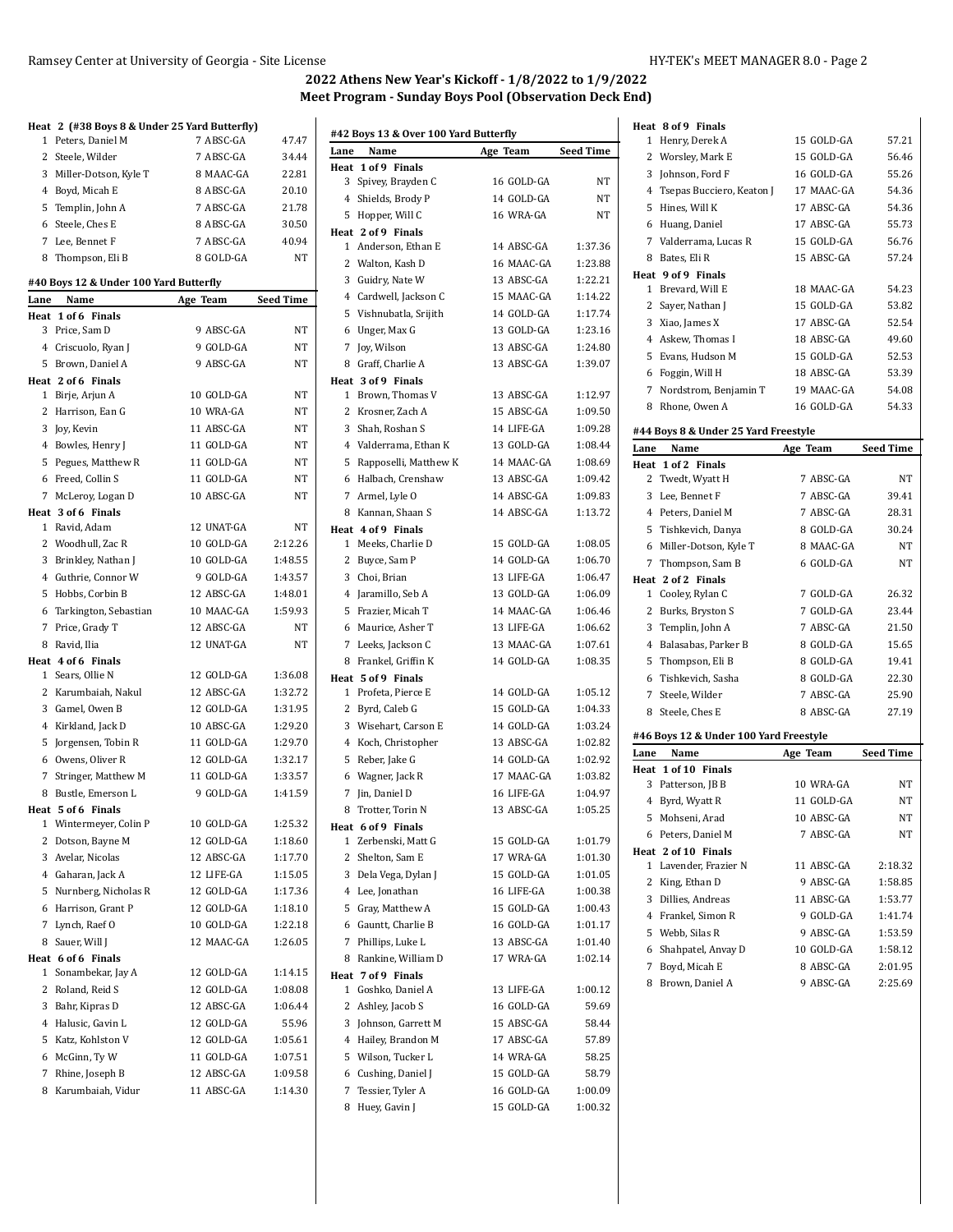| Heat 3 (#46 Boys 12 & Under 100 Yard Freestyle) |            |         |      | Heat 9 of 10 Finals                               |                          |                    | Heat 6 of 11 Finals         |            |       |
|-------------------------------------------------|------------|---------|------|---------------------------------------------------|--------------------------|--------------------|-----------------------------|------------|-------|
| 1 Richards, Hudson A                            | 9 GOLD-GA  | 1:37.39 |      | 1 Profeta, Ellis C                                | 11 GOLD-GA               | 1:06.15            | 1 Tessier, Tyler A          | 16 GOLD-GA | 57.63 |
| 2 Ravid, Adam                                   | 12 UNAT-GA | 1:35.46 |      | 2 Sears, Ollie N                                  | 12 GOLD-GA               | 1:04.86            | 2 Dotson, Talan M           | 14 GOLD-GA | 57.08 |
| 3 Birje, Arjun A                                | 10 GOLD-GA | 1:33.23 |      | 3 Gaharan, Jack A                                 | 12 LIFE-GA               | 1:04.50            | 3 Jin, Daniel D             | 16 LIFE-GA | 56.75 |
| 4 Leppert, Skyler N                             | 11 GOLD-GA | 1:30.40 |      | 4 Karumbaiah, Vidur                               | 11 ABSC-GA               | 1:03.79            | 4 Phillips, Luke L          | 13 ABSC-GA | 56.49 |
| 5 BivishBal, Aaryan                             | 11 GOLD-GA | 1:32.38 |      | 5 Harrison, Grant P                               | 12 GOLD-GA               | 1:04.41            | 5 Rankine, William D        | 17 WRA-GA  | 56.75 |
| 6 Tarkington, Sebastian                         | 10 MAAC-GA | 1:34.43 |      | 6 Avelar, Nicolas                                 | 12 ABSC-GA               | 1:04.55            | 6 Buyce, Sam P              | 14 GOLD-GA | 56.99 |
| 7 Patel, Rian N                                 | 9 ABSC-GA  | 1:36.06 |      | 7 Sauer, Will J                                   | 12 MAAC-GA               | 1:05.53            | 7 Choi, Brian               | 13 LIFE-GA | 57.15 |
| 8 Weldon, Caz A                                 | 11 ABSC-GA | 1:38.32 |      | 8 Boyle, Colin T                                  | 12 ABSC-GA               | 1:06.20            | 8 Jaramillo, Seb A          | 13 GOLD-GA | 58.10 |
| Heat 4 of 10 Finals                             |            |         |      | Heat 10 of 10 Finals                              |                          |                    | Heat 7 of 11 Finals         |            |       |
| 1 Woodhull, Zac R                               | 10 GOLD-GA | 1:29.27 |      | 1 Karumbaiah, Nakul                               | 12 ABSC-GA               | 1:00.62            | 1 Zerbenski, Matt G         | 15 GOLD-GA | 56.44 |
| 2 Franklin, Jaecob K                            | 10 GOLD-GA | 1:28.74 |      | 2 Pegues, Matthew R                               | 11 GOLD-GA               | 59.61              | 2 Meeks, Charlie D          | 15 GOLD-GA | 55.27 |
| 3 Criscuolo, Ryan J                             | 9 GOLD-GA  | 1:28.60 |      | 3 Dotson, Bayne M                                 | 12 GOLD-GA               | 58.69              | 3 Huey, Gavin J             | 15 GOLD-GA | 54.88 |
| 4 Wright, Zach A                                | 9 GOLD-GA  | 1:27.71 |      | 4 Halusic, Gavin L                                | 12 GOLD-GA               | 53.08              | 4 Ashley, Jacob S           | 16 GOLD-GA | 54.43 |
| 5 Ravid, Ilia                                   | 12 UNAT-GA | 1:27.79 |      | 5 Katz, Kohlston V                                | 12 GOLD-GA               | 57.62              | 5 Wisehart, Carson E        | 14 GOLD-GA | 54.74 |
| 6 McCullough, Nolan E                           | 10 ABSC-GA | 1:28.73 |      | 6 Rhine, Joseph B                                 | 12 ABSC-GA               | 59.46              | 6 Xiao, Ryan W              | 15 ABSC-GA | 55.27 |
| 7 Miller-Dotson, Kyle T                         | 8 MAAC-GA  | 1:29.03 |      | 7 Kurtz, Logan L                                  | 12 GOLD-GA               | 1:00.10            | 7 Shelton, Sam E            | 17 WRA-GA  | 55.89 |
| 8 Chen, Jack E                                  | 10 LIFE-GA | 1:29.54 |      | 8 Griswold, Jack T                                | 12 LIFE-GA               | 1:02.40            | 8 Cheon- Cho, Audric S      | 16 LIFE-GA | 56.44 |
| Heat 5 of 10 Finals                             |            |         |      |                                                   |                          |                    | Heat 8 of 11 Finals         |            |       |
| 1 Davenport, Logan A                            | 11 GOLD-GA | 1:26.23 |      | #48 Boys 13 & Over 100 Yard Freestyle             |                          |                    | 1 Worsley, Mark E           | 15 GOLD-GA | 53.62 |
| 2 Klepinger, Julian R                           | 9 GOLD-GA  | 1:24.87 | Lane | Name                                              | Age Team                 | Seed Time          | 2 Reber, Jake G             | 14 GOLD-GA | 53.23 |
| 3 Hughes, Joseph F                              | 10 GOLD-GA | 1:20.83 |      | Heat 1 of 11 Finals                               |                          |                    | 3 Dela Vega, Dylan J        | 15 GOLD-GA | 52.42 |
| 4 Joy, Kevin                                    | 11 ABSC-GA | 1:20.10 |      | 3 Wallace, Jaxson O                               | 14 ABSC-GA               | NT                 | 4 Hines, Will K             | 17 ABSC-GA | 52.04 |
| 5 Hughes, William F                             | 10 GOLD-GA | 1:20.34 |      | 4 Shields, Brody P                                | 14 GOLD-GA               | 1:17.46            | 5 Gray, Matthew A           | 15 GOLD-GA | 52.31 |
| 6 Price, Sam D                                  | 9 ABSC-GA  | 1:24.26 |      | 5 Guidry, Nate W                                  | 13 ABSC-GA               | 1:20.30            | 6 Hailey, Brandon M         | 17 ABSC-GA | 52.57 |
| 7 Dadiala, Naman                                | 11 GOLD-GA | 1:25.32 |      | Heat 2 of 11 Finals                               |                          |                    | 7 Trotter, Torin N          | 13 ABSC-GA | 53.56 |
| 8 Freed, Collin S                               | 11 GOLD-GA | 1:26.42 |      | 2 Anderson, Ethan E                               | 14 ABSC-GA               | 1:13.68            | 8 Byrd, Caleb G             | 15 GOLD-GA | 53.91 |
| Heat 6 of 10 Finals                             |            |         |      | 3 Hopper, Will C                                  | 16 WRA-GA                | 1:11.04            | Heat 9 of 11 Finals         |            |       |
| 1 Guthrie, Connor W                             | 9 GOLD-GA  | 1:18.18 |      | 4 Harvey, Jesse                                   | 14 LIFE-GA               | 1:08.96            | 1 Wagner, Jack R            | 17 MAAC-GA | 51.65 |
| 2 McLeroy, Logan D                              | 10 ABSC-GA | 1:17.61 |      | 5 Joy, Wilson                                     | 13 ABSC-GA               | 1:09.20            | 2 Lee, Jonathan             | 16 LIFE-GA | 51.52 |
| 3 Brinkley, Nathan J                            | 10 GOLD-GA | 1:16.74 |      | 6 Woodhull, Nathaniel T                           | 13 GOLD-GA               | 1:11.62            | 3 Johnson, Ford F           | 16 GOLD-GA | 50.66 |
| 4 McLeroy, Will A                               | 12 ABSC-GA | 1:16.35 |      | 7 Graff, Charlie A                                | 13 ABSC-GA               | 1:15.62            | 4 Bates, Eli R              | 15 ABSC-GA | 50.29 |
| 5 Kim, Liam D                                   | 10 LIFE-GA | 1:16.54 |      | Heat 3 of 11 Finals                               |                          |                    | 5 Sayer, Nathan J           | 15 GOLD-GA | 50.47 |
| 6 Bowles, Henry J                               | 11 GOLD-GA | 1:17.10 |      | 1 Rapposelli, Matthew K<br>2 Vishnubatla, Srijith | 14 MAAC-GA<br>14 GOLD-GA | 1:05.16<br>1:03.73 | 6 Mikels, Justin D          | 15 LIFE-GA | 51.29 |
| 7 Bustle, Emerson L                             | 9 GOLD-GA  | 1:17.82 |      |                                                   |                          |                    | 7 Ackerman, Austin S        | 17 ABSC-GA | 51.53 |
| 8 Hope, Owen K                                  | 10 GOLD-GA | 1:18.40 |      | 3 Frazier, Micah T                                | 14 MAAC-GA               | 1:02.82            | 8 Gauntt, Charlie B         | 16 GOLD-GA | 51.85 |
| Heat 7 of 10 Finals                             |            |         |      | 4 Hope, Ian M                                     | 13 GOLD-GA               | 1:01.89            | Heat 10 of 11 Finals        |            |       |
| 1 Price, Grady T                                | 12 ABSC-GA | 1:16.14 |      | 5 Shah, Sajan S                                   | 13 LIFE-GA               | 1:02.70            | 1 Johnson, Garrett M        | 15 ABSC-GA | 49.96 |
| 2 Balasabas, Parker B                           | 8 GOLD-GA  | 1:15.62 |      | 6 Brown, Thomas V                                 | 13 ABSC-GA               | 1:03.21            | 2 Evans, Hudson M           | 15 GOLD-GA | 49.84 |
| 3 Bhavsar, Grunth P                             | 11 GOLD-GA | 1:13.23 |      | 7 Walton, Kash D                                  | 16 MAAC-GA               | 1:04.66            | 3 Rhone, Owen A             | 16 GOLD-GA | 49.33 |
| 4 Davis, George W                               | 11 LIFE-GA | 1:12.70 |      | 8 Unger, Max G                                    | 13 GOLD-GA               | 1:06.76            | 4 Cushing, Daniel J         | 15 GOLD-GA | 48.77 |
| 5 Sonambekar, Jay A                             | 12 GOLD-GA | 1:13.13 |      | Heat 4 of 11 Finals                               | 14 ABSC-GA               | 1:01.45            | 5 Foggin, Will H            | 18 ABSC-GA | 49.33 |
| 6 Wilson, Zach A                                | 11 GOLD-GA | 1:14.28 |      | 1 Armel, Lyle O                                   |                          |                    | 6 Tsepas Bucciero, Keaton J | 17 MAAC-GA | 49.76 |
| 7 Cruceanu, Noah G                              | 10 LIFE-GA | 1:15.98 |      | 2 Nguyen, Andrew T                                | 13 LIFE-GA               | 1:01.17            | 7 Askew, Thomas I           | 18 ABSC-GA | 49.90 |
| 8 Kirkland, Jack D                              | 10 ABSC-GA | 1:16.23 |      | 3 Spivey, Brayden C                               | 16 GOLD-GA               | 1.00.97            | 8 Henry, Derek A            | 15 GOLD-GA | 50.20 |
| Heat 8 of 10 Finals                             |            |         |      | 4 Cardwell, Jackson C                             | 15 MAAC-GA               | 1:00.39            | Heat 11 of 11 Finals        |            |       |
| 1 Owens, Oliver R                               | 12 GOLD-GA | 1:11.81 |      | 5 Frankel, Griffin K                              | 14 GOLD-GA               | 1:00.49            | 1 Huang, Daniel             | 17 ABSC-GA | 48.28 |
| 2 Jorgensen, Tobin R                            | 11 GOLD-GA | 1:11.10 |      | 6 Kannan, Shaan S                                 | 14 ABSC-GA               | 1:01.15            | 2 Brevard, Will E           | 18 MAAC-GA | 47.92 |
| 3 Stringer, Matthew M                           | 11 GOLD-GA | 1:09.53 |      | 7 Halbach, Crenshaw                               | 13 ABSC-GA               | 1.01.29            | 3 Gavin, William G          | 16 LIFE-GA | 46.89 |
| 4 Frankel, Spencer R                            | 11 GOLD-GA | 1:09.02 |      | 8 Bykat, Thomas M                                 | 14 LIFE-GA               | 1:01.68            | 4 Jones, Gavin S            | 18 ABSC-GA | 46.28 |
| 5 McGinn, Blake W                               | 10 GOLD-GA | 1:09.43 |      | Heat 5 of 11 Finals                               |                          |                    | 5 Casey, Simon T            | 16 ABSC-GA | 46.40 |
| 6 Hobbs, Corbin B                               | 12 ABSC-GA | 1:09.68 |      | 1 Woods, Erik M                                   | 14 LIFE-GA               | 59.71              | 6 Xiao, James X             | 17 ABSC-GA | 47.80 |
| 7 Harrison, Ean G                               | 10 WRA-GA  | 1:11.76 |      | 2 Moor, Brayden A                                 | 14 GOLD-GA               | 59.52              | 7 Nordstrom, Benjamin T     | 19 MAAC-GA | 47.99 |
| 8 Gamel, Owen B                                 | 12 GOLD-GA | 1:12.67 |      | 3 Shah, Roshan S                                  | 14 LIFE-GA               | 58.91              | 8 Kennedy, Garrett S        | 17 ABSC-GA | 48.54 |
|                                                 |            |         |      | 4 Krosner, Zach A                                 | 15 ABSC-GA               | 58.11              |                             |            |       |
|                                                 |            |         |      | 5 Iglar, Thomas H                                 | 14 GOLD-GA               | 58.26              |                             |            |       |
|                                                 |            |         |      | 6 Maurice, Asher T                                | 13 LIFE-GA               | 59.45              |                             |            |       |
|                                                 |            |         |      | 7 Leeks, Jackson C                                | 13 MAAC-GA               | 59.65              |                             |            |       |
|                                                 |            |         |      | 8 Rezaei, Naveed                                  | 15 LIFE-GA               | 1:00.10            |                             |            |       |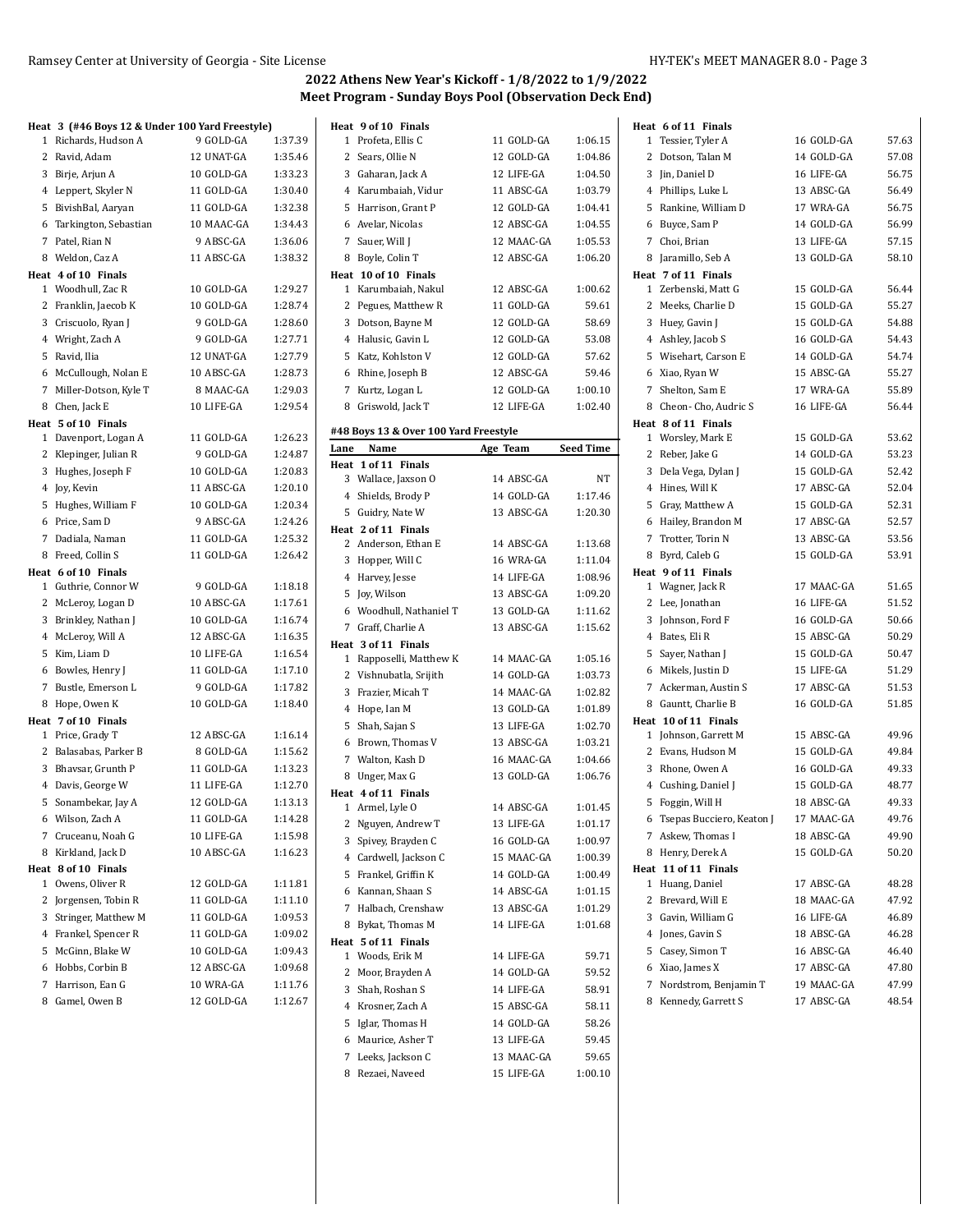|             | #50 Boys 12 & Under 50 Yard Backstroke |            |                  |
|-------------|----------------------------------------|------------|------------------|
| Lane        | Name                                   | Age Team   | <b>Seed Time</b> |
| Heat        | 1 of 10 Finals                         |            |                  |
| 2           | Peters, Daniel M                       | 7 ABSC-GA  | NT               |
|             | 3 Twedt, Wyatt H                       | 7 ABSC-GA  | NT               |
|             | 4 Patterson, JB B                      | 10 WRA-GA  | NT               |
|             | 5 Tishkevich, Sasha                    | 8 GOLD-GA  | NT               |
|             | 6 Steele, Wilder                       | 7 ABSC-GA  | ΝT               |
|             | 7 Cooley, Rylan C                      | 7 GOLD-GA  | NT               |
|             | Heat 2 of 10 Finals                    |            | <b>NT</b>        |
|             | 1 Byrd, Wyatt R                        | 11 GOLD-GA |                  |
|             | 2 Mohseni, Arad                        | 10 ABSC-GA | 1:16.07          |
|             | 3 Tishkevich, Danya                    | 8 GOLD-GA  | 1:11.16          |
|             | 4 Shahpatel, Anvay D                   | 10 GOLD-GA | 1:02.03          |
|             | 5 Lavender, Frazier N                  | 11 ABSC-GA | 1:08.09          |
|             | 6 Brown, Daniel A                      | 9 ABSC-GA  | 1:13.34          |
|             | 7 Lee, Bennet F                        | 7 ABSC-GA  | 1:26.71          |
|             | 8 BivishBal, Aaryan                    | 11 GOLD-GA | NT               |
|             | Heat 3 of 10 Finals                    |            |                  |
|             | 1 Dillies, Andreas                     | 11 ABSC-GA | 1:01.06          |
|             | 2 Frankel, Simon R                     | 9 GOLD-GA  | 58.13            |
|             | 3 King, Ethan D                        | 9 ABSC-GA  | 55.67            |
|             | 4 Webb, Silas R                        | 9 ABSC-GA  | 52.90            |
|             | 5 McLeroy, Logan D                     | 10 ABSC-GA | 53.75            |
|             | 6 Burks, Bryston S                     | 7 GOLD-GA  | 58.04            |
| $7^{\circ}$ | Templin, John A                        | 7 ABSC-GA  | 59.95            |
|             | 8 Thompson, Sam B                      | 6 GOLD-GA  | 1:01.64          |
|             | Heat 4 of 10 Finals                    |            |                  |
|             | 1 Richards, Hudson A                   | 9 GOLD-GA  | 51.77            |
|             | 2 Thompson, Eli B                      | 8 GOLD-GA  | 49.96            |
|             | 3 Criscuolo, Ryan J                    | 9 GOLD-GA  | 47.61            |
|             | 4 Birje, Arjun A                       | 10 GOLD-GA | 47.55            |
|             | 5 Hughes, Joseph F                     | 10 GOLD-GA | 47.61            |
|             | 6 Ravid, Ilia                          | 12 UNAT-GA | 49.34            |
| 7           | Franklin, Jaecob K                     | 10 GOLD-GA | 51.53            |
|             | 8 Boyd, Micah E                        | 8 ABSC-GA  | 52.88            |
|             | Heat 5 of 10 Finals                    |            |                  |
|             | 1 McLeroy, Will A                      | 12 ABSC-GA | 46.80            |
|             | 2 Ravid, Adam                          | 12 UNAT-GA | 45.68            |
|             | 3 Dadiala, Naman                       | 11 GOLD-GA | 45.39            |
|             | 4 Davenport, Logan A                   | 11 GOLD-GA | 44.96            |
| 5           | Kirkland, Jack D                       | 10 ABSC-GA | 45.00            |
| 6           | Patel, Rian N                          | 9 ABSC-GA  | 45.61            |
| 7           | McCullough, Nolan E                    | 10 ABSC-GA | 46.57            |
| 8           | Woodhull, Zac R                        | 10 GOLD-GA | 47.40            |
|             | Heat 6 of 10 Finals                    |            |                  |
| 1           | Freed, Collin S                        | 11 GOLD-GA | 44.59            |
| 2           | Klepinger, Julian R                    | 9 GOLD-GA  | 43.83            |
| 3           | Hughes, William F                      | 10 GOLD-GA | 43.17            |
|             | 4 Gamel, Owen B                        | 12 GOLD-GA | 42.88            |
| 5           | Price, Grady T                         | 12 ABSC-GA | 43.02            |
| 6           | Leppert, Skyler N                      | 11 GOLD-GA | 43.38            |
| 7           | Guthrie, Connor W                      | 9 GOLD-GA  | 43.96            |
| 8           | Weldon, Caz A                          | 11 ABSC-GA | 44.70            |

|              | Heat 7 of 10 Finals                     |            |                  |
|--------------|-----------------------------------------|------------|------------------|
|              | 1 Wright, Zach A                        | 9 GOLD-GA  | 42.26            |
| 2            | Kim, Liam D                             | 10 LIFE-GA | 41.76            |
| 3            | Brinkley, Nathan J                      | 10 GOLD-GA | 41.52            |
|              | 4 Bhavsar, Grunth P                     | 11 GOLD-GA | 40.95            |
|              | 5 Bustle, Emerson L                     | 9 GOLD-GA  | 41.20            |
|              | 6 Bowles, Henry J                       | 11 GOLD-GA | 41.58            |
|              | 7 Price, Sam D                          | 9 ABSC-GA  | 42.09            |
| 8            | Nguyen, Ethan T                         | 11 LIFE-GA | 42.62            |
|              | Heat 8 of 10 Finals                     |            |                  |
|              | 1 Balasabas, Parker B                   | 8 GOLD-GA  | 39.47            |
|              | 2 Nurnberg, Nicholas R                  | 12 GOLD-GA | 39.28            |
|              | 3 Wilson, Zach A                        | 11 GOLD-GA | 38.45            |
|              | 4 Davis, George W                       | 11 LIFE-GA | 37.54            |
|              |                                         | 12 GOLD-GA | 38.27            |
|              | 5 Kurtz, Logan L                        |            |                  |
|              | 6 Joy, Kevin                            | 11 ABSC-GA | 38.56            |
|              | 7 Frankel, Spencer R                    | 11 GOLD-GA | 39.34            |
| 8            | Hope, Owen K                            | 10 GOLD-GA | 40.62            |
|              | Heat 9 of 10 Finals                     |            |                  |
|              | 1 Lynch, Raef O                         | 10 GOLD-GA | 37.27            |
|              | 2 Cruceanu, Noah G                      | 10 LIFE-GA | 36.28            |
|              | 3 Boyle, Colin T                        | 12 ABSC-GA | 35.80            |
|              | 4 Roland, Reid S                        | 12 GOLD-GA | 34.66            |
|              | 5 Pegues, Matthew R                     | 11 GOLD-GA | 34.98            |
|              | 6 Karumbaiah, Nakul                     | 12 ABSC-GA | 36.21            |
|              | 7 Wintermeyer, Colin P                  | 10 GOLD-GA | 36.38            |
|              | 8 Harrison, Ean G                       | 10 WRA-GA  | 37.41            |
|              | Heat 10 of 10 Finals                    |            |                  |
|              | 1 Sauer, Will J                         | 12 MAAC-GA | 33.91            |
|              | 2 Gaharan, Jack A                       | 12 LIFE-GA | 33.72            |
|              | 3 Dotson, Bayne M                       | 12 GOLD-GA | 32.90            |
|              | 4 McGinn, Ty W                          | 11 GOLD-GA | 32.23            |
|              | 5 Bahr, Kipras D                        | 12 ABSC-GA | 32.63            |
|              | 6 Griswold, Jack T                      | 12 LIFE-GA | 33.45            |
|              | 7 Profeta, Ellis C                      | 11 GOLD-GA | 33.72            |
|              | 8 McGinn, Blake W                       | 10 GOLD-GA | 34.48            |
|              | #52 Boys 12 & Under 200 Yard Backstroke |            |                  |
|              | Meet Qualifying: 2:52.69                |            |                  |
|              | Lane Name                               | Age Team   | <b>Seed Time</b> |
|              | Heat 1 of 2 Finals                      |            |                  |
|              | 2 Hobbs, Corbin B                       | 12 ABSC-GA | 3:15.27          |
| 3            | Jorgensen, Tobin R                      | 11 GOLD-GA | 2:52.43          |
|              | 4 Sonambekar, Jay A                     | 12 GOLD-GA | 2:45.37          |
|              | 5 Owens, Oliver R                       | 12 GOLD-GA | 2:49.79          |
|              | 6 Bahr, Kipras D                        | 12 ABSC-GA | 2:52.69          |
|              | 7 Cruceanu, Noah G                      | 10 LIFE-GA | NΤ               |
|              | Heat 2 of 2 Finals                      |            |                  |
| $\mathbf{1}$ | Stringer, Matthew M                     | 11 GOLD-GA | 2:39.62          |
| 2            | Karumbaiah, Vidur                       | 11 ABSC-GA | 2:30.66          |
|              | 3 Rhine, Joseph B                       | 12 ABSC-GA | 2:27.91          |
|              | 4 Halusic, Gavin L                      | 12 GOLD-GA | 2:10.37          |
| 5            | Katz, Kohlston V                        | 12 GOLD-GA | 2:16.29          |
| 6            | Harrison, Grant P                       | 12 GOLD-GA | 2:30.57          |
| 7            | Avelar, Nicolas                         | 12 ABSC-GA | 2:35.42          |
| 8            | Sears, Ollie N                          | 12 GOLD-GA | 2:43.05          |
|              |                                         |            |                  |

| Lane<br>Name               | Age Team   | <b>Seed Time</b> |
|----------------------------|------------|------------------|
| 1 of 7 Finals<br>Heat      |            |                  |
| 3 Walton, Kash D           | 16 MAAC-GA | NT               |
| 4 Harvey, Jesse            | 14 LIFE-GA | NT               |
| 5 Johnson, Garrett M       | 15 ABSC-GA | NT               |
| 6 Wallace, Jaxson O        | 14 ABSC-GA | NΤ               |
| Heat 2 of 7 Finals         |            |                  |
| 1 Graff, Charlie A         | 13 ABSC-GA | 3:01.44          |
| 2 Guidry, Nate W           | 13 ABSC-GA | 2:47.06          |
| 3 Unger, Max G             | 13 GOLD-GA | 2:46.27          |
| 4 Kannan, Shaan S          | 14 ABSC-GA | 2:41.85          |
| 5 Vishnubatla, Srijith     | 14 GOLD-GA | 2:45.49          |
| 6 Frazier, Micah T         | 14 MAAC-GA | 2:46.31          |
| 7 Woodhull, Nathaniel T    | 13 GOLD-GA | 2:55.73          |
| 8 Anderson, Ethan E        | 14 ABSC-GA | 3:05.12          |
| Heat 3 of 7 Finals         |            |                  |
| 1 Joy, Wilson              | 13 ABSC-GA | 2:39.71          |
| 2 Brown, Thomas V          | 13 ABSC-GA | 2:33.11          |
| 3 Tessier, Tyler A         | 16 GOLD-GA | 2:31.11          |
| 4 Wilson, Tucker L         | 14 WRA-GA  | 2:25.59          |
| 5 Woods, Erik M            | 14 LIFE-GA | 2:26.82          |
| 6 Hope, Ian M              | 13 GOLD-GA | 2:32.45          |
| 7 Halbach, Crenshaw        | 13 ABSC-GA | 2:39.40          |
| Rapposelli, Matthew K<br>8 | 14 MAAC-GA | 2:41.24          |
| Heat 4 of 7 Finals         |            |                  |
| 1 Valderrama, Ethan K      | 13 GOLD-GA | 2:24.36          |
| 2 Trotter, Torin N         | 13 ABSC-GA | 2:23.17          |
| 3 Spivey, Brayden C        | 16 GOLD-GA | 2:22.29          |
| 4 Wisehart, Carson E       | 14 GOLD-GA | 2:21.24          |
| 5 Phillips, Luke L         | 13 ABSC-GA | 2:22.22          |
| 6 Frankel, Griffin K       | 14 GOLD-GA | 2:22.53          |
| 7 Krosner, Zach A          | 15 ABSC-GA | 2:23.89          |
| 8 Brevard, Will E          | 18 MAAC-GA | 2:24.78          |
| Heat 5 of 7 Finals         |            |                  |
| 1 Jaramillo, Seb A         | 13 GOLD-GA | 2:20.07          |
| 2 Koch, Christopher        | 13 ABSC-GA | 2:18.64          |
| 3 Profeta, Pierce E        | 14 GOLD-GA | 2:16.86          |
| 4 Gauntt, Charlie B        | 16 GOLD-GA | 2:14.25          |
| 5 Bai, Edward              | 17 LIFE-GA | 2:15.35          |
| 6 Iglar, Thomas H          | 14 GOLD-GA | 2:17.26          |
| 7 Xiao, Ryan W             | 15 ABSC-GA | 2:18.88          |
| 8 Moor, Brayden A          | 14 GOLD-GA | 2:20.49          |
| Heat 6 of 7 Finals         |            |                  |
| 1<br>Zerbenski, Matt G     | 15 GOLD-GA | 2:12.55          |
| 2<br>Meeks, Charlie D      | 15 GOLD-GA | 2:12.23          |
| 3 Valderrama, Lucas R      | 15 GOLD-GA | 2:09.23          |
| 4 Goshko, Daniel A         | 13 LIFE-GA | 2:08.00          |
| 5 Byrd, Caleb G            | 15 GOLD-GA | 2:08.36          |
| 6 Ackerman, Austin S       | 17 ABSC-GA | 2:10.46          |
| 7<br>Reber, Jake G         | 14 GOLD-GA | 2:12.52          |
|                            |            |                  |